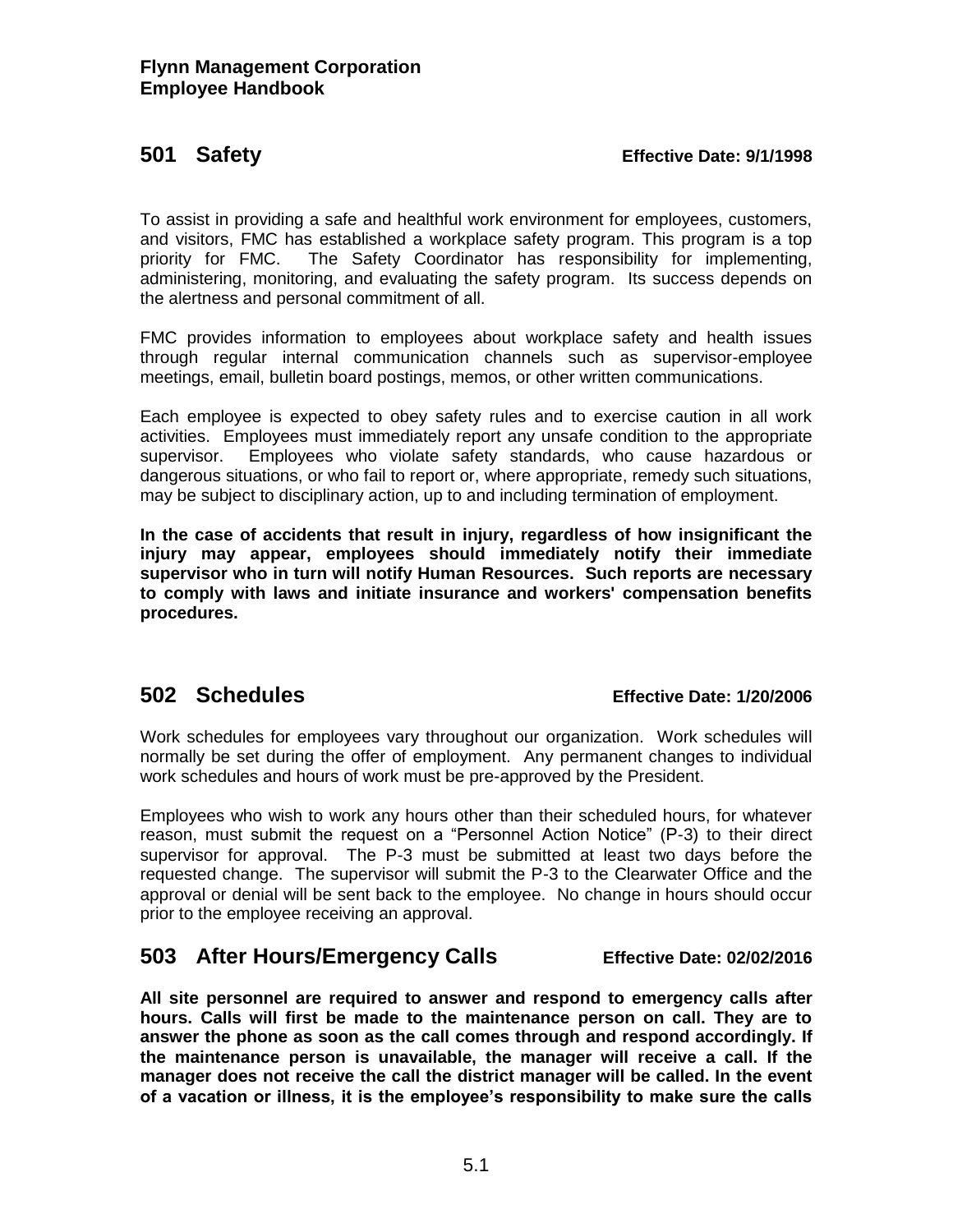**are being answered by another employee and that should be approved by your direct supervisor. Please make sure all site personnel recognize the number that will show on their caller id when the emergency service calls.** 

## **504 Use of Phone and Mail Systems Effective Date: 9/1/1998**

Personal use of the telephone for long-distance and toll calls is not permitted. Employees should practice discretion when making local personal calls and may be required to reimburse FMC for any charges resulting from their personal use of the telephone.

The mail system is reserved for business purposes only. Employees should refrain from sending or receiving personal mail at the workplace.

To ensure effective telephone communications, employees should always use the approved greeting and speak in a courteous and professional manner. Please confirm information received from the caller, and hang up only after the caller has done so.

## **505 Nicotine Use – Smoking & Vaping Effective Date: 1/1/2020**

As of 1/1/2007 FMC will hire only non-tobacco users for office positions. Current employees who use tobacco will be "grandfathered" in to the tobacco-free policy and will be encouraged to quit smoking.

In keeping with FMC's intent to provide a safe and healthful work environment, the use of nicotine in any form in the workplace is prohibited. Rental offices, manager's offices, general office and community rooms, and maintenance structures are clearly designated as no smoking/vaping areas and both smoking and vaping are expressly prohibited, and employees are required to respect these designations. In situations where the preferences of smokers and nonsmokers are in direct conflict, the preferences of nonsmokers will prevail.

This policy applies equally to all employees, customers, and visitors.

## **506 Meal Periods Effective Date: 03/14/2012**

All FMC employees working more than five hours per day are required to be scheduled for one meal period of 30 or 60 minutes in length each workday. Supervisors will schedule meal periods to accommodate operating requirements. Employees will be relieved of all active responsibilities and restrictions during meal periods and will not be compensated for that time.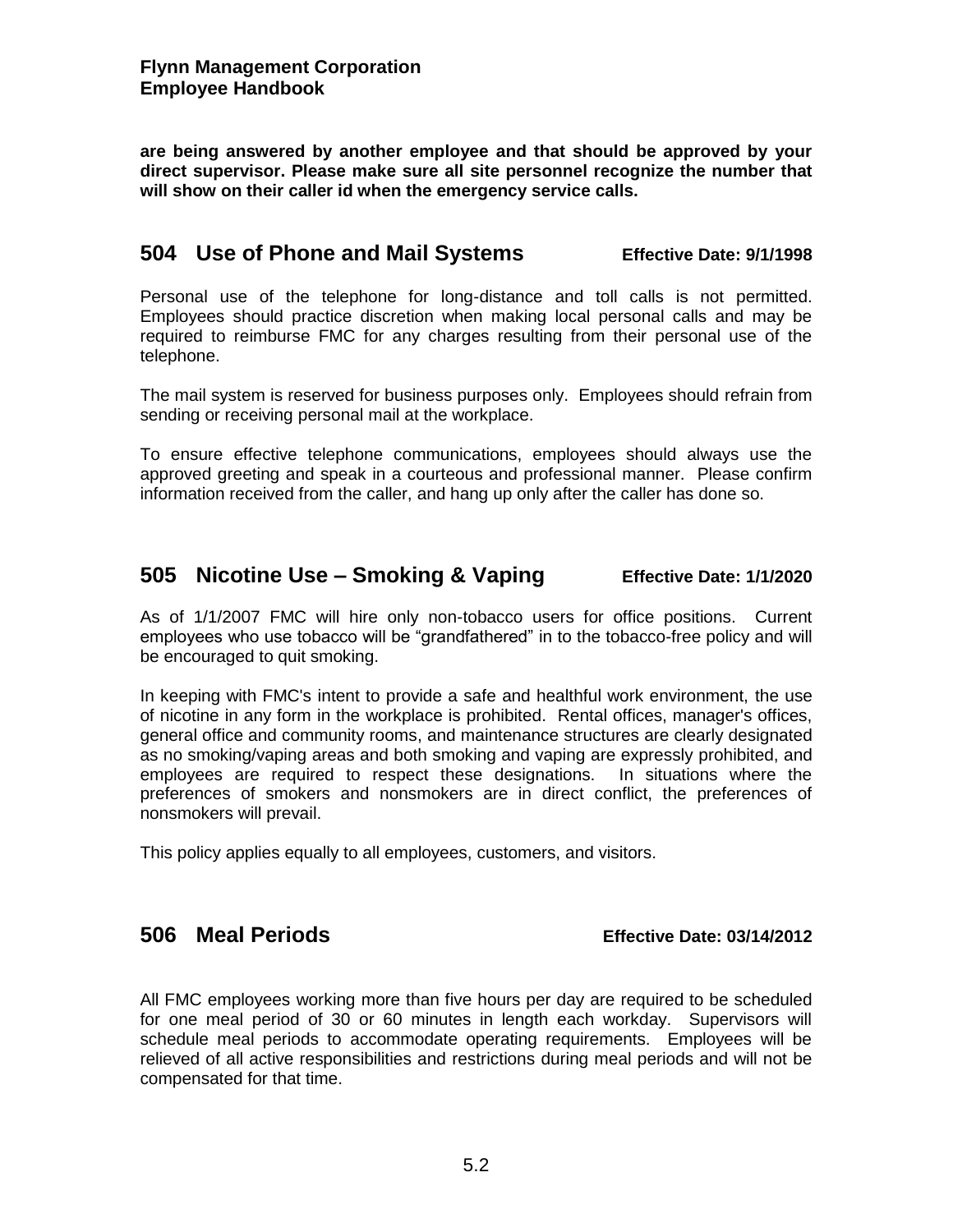Employees may not "make up time" by working through a lunch hour if they arrive late or leave early, that time would be unpaid.

## **507 Overtime Effective Date: 10/1/2019**

When operating requirements or other needs cannot be met during regular working hours, employees may be scheduled to work overtime hours. When possible, advance notification of these mandatory assignments will be provided. All overtime work must receive the supervisor's prior authorization. Overtime assignments will be distributed as equitably as practical to all employees qualified to perform the required work.

Overtime compensation is paid to all nonexempt employees in accordance with federal and state wage and hour restrictions. Overtime pay is based on actual hours worked over 40 hours within a work week. Our work week begins at midnight in Sunday and ends at 11:59 PM on Saturday. Holiday time off, Paid Time Off (PTO) or any leave of absence will not be considered hours worked for purposes of performing overtime calculations.

Failure to work scheduled overtime or overtime worked without prior authorization from the supervisor may result in disciplinary action, up to and including possible termination of employment.

## **508 Use of Equipment and Vehicles Effective Date: 10/1/2019**

Equipment and vehicles essential in accomplishing job duties are expensive and may be difficult to replace. When using company property, employees are expected to exercise care, perform required maintenance, and follow all operating instructions, safety standards, and guidelines.

Please notify your supervisor if any equipment, machines, tools, or vehicles appear to be damaged, defective, or in need of repair. Prompt reporting of damages, defects, and the need for repairs could prevent deterioration of equipment and possible injury to employees or others. The supervisor can answer any questions about an employee's responsibility for maintenance and care of equipment or vehicles used on the job.

The improper, careless, negligent, destructive, or unsafe use or operation of equipment or vehicles, as well as excessive or avoidable traffic and parking violations, can result in disciplinary action, up to and including termination of employment.

All employees are required to have automobile insurance with at least the minimum limits required by their State law. Proof of current automobile insurance must be on file in the Corporate Office. Anyone using their own vehicle in the performance of company duties is required to adhere to our Safe Driving Policy, which strictly prohibits the use of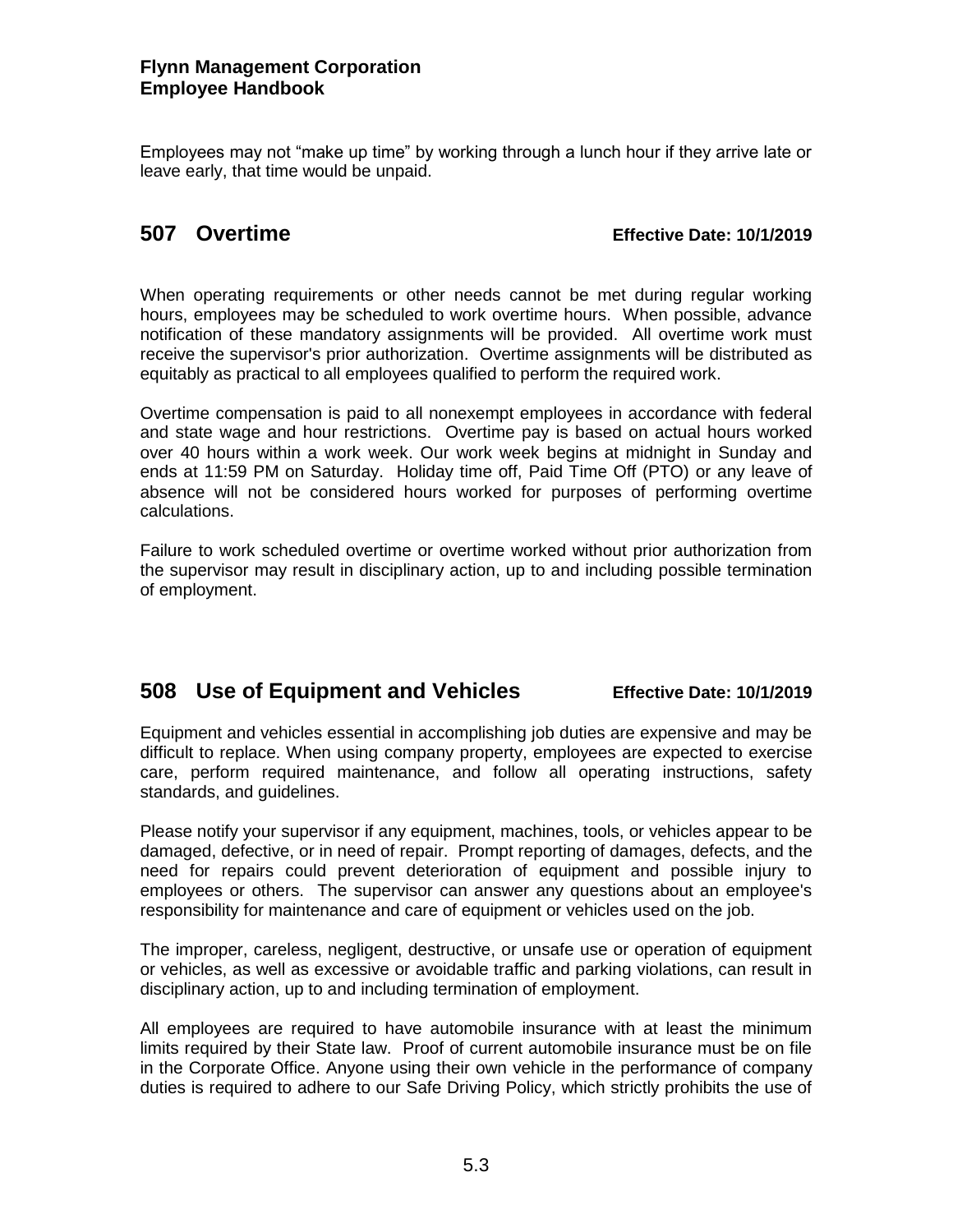any cellular device for the purposes of calling or texting while the vehicle is in operation, unless safely parked.

# **509 Intentionally Left Blank**

## **510 Emergency Closings Effective Date: 9/1/1998**

At times, emergencies such as severe weather, fires, power failures, floods, or earthquakes, can disrupt company operations. In extreme cases, these circumstances may require the closing of a work facility.

When operations are officially closed due to emergency conditions, the time off from scheduled work will be unpaid. However, with supervisory approval, employees may use available Paid Time Off (PTO).

In cases where an emergency closing is not authorized, employees who fail to report for work will not be paid for the time off. Employees in essential operations may be asked to work on a day when operations are officially closed. In these circumstances, employees who work will receive regular pay.

# **512 Business Travel Expenses Effective Date: 2/28/2021**

FMC will reimburse employees for reasonable business travel expenses incurred while on assignments away from the normal work location. All Requests for business travel must be approved in advance by the President.

Employees whose travel plans have been approved should make all travel arrangements through the most cost effective source that is reasonably available. Additionally travel must be performed in the most cost effective manner as possible for example; it may be more cost effective to pay for a car rental than to use a personal vehicle.

When approved, the actual costs of travel, meals, lodging, mileage and other expenses directly related to accomplishing business travel objectives will be reimbursed by FMC. Employees are expected to limit expenses to reasonable amounts.

Employees traveling on FMC business must not be accompanied by anyone other than another FMC employee also on company business. The only exception to this policy would be spouses or immediate family members traveling to an approved company function, such as the annual FMC meeting or other functions approved in writing by the President.

Employees who are involved in an accident while traveling on business must promptly report the incident to their immediate supervisor. Vehicles owned, leased, or rented by FMC may not be used for personal use without prior approval.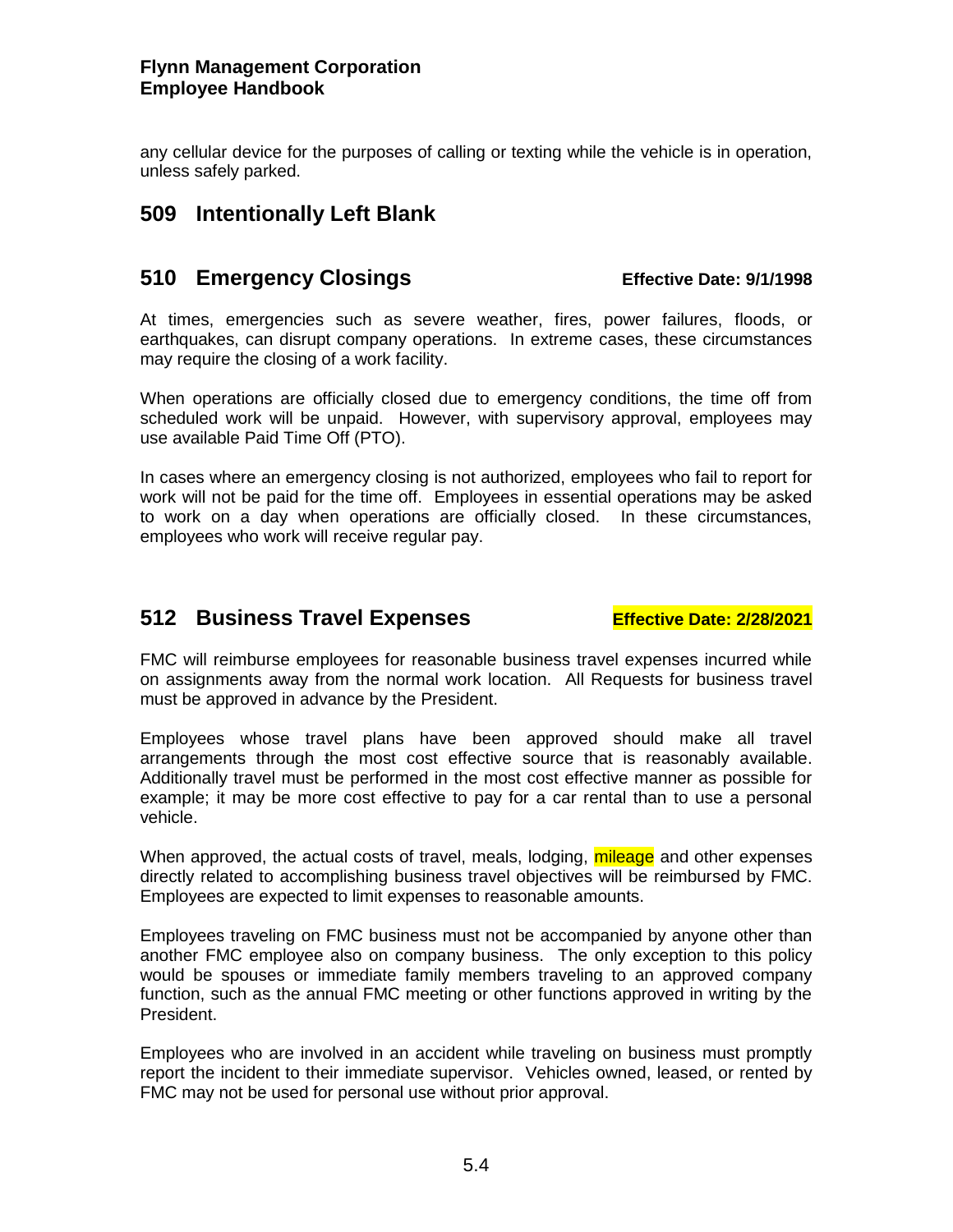Expense reports are to be submitted no later than 2 weeks from the expense occurring. Reports are for a single week that begins on Sunday and ends on Saturday. All reports submitted beyond the 2-week cut off will require an additional approval from Kevin Flynn.

If expense reports are submitted via a Purchase Order in Voyager, the District Manager's approval of the Purchase Order is approval for the expense report. The DM does not need to sign the expense report.

Dated receipts are required for all purchases. No receipt, no reimbursement.

### Company Functions;

Travel reimbursement is to/from the employee's home base property to the company venue. If the venue offers food (such as at a resort), once at the venue, all additional travel mileage is not reimbursable.

Meals are reimbursed at the maximum rate of \$20 per Breakfast, \$15 per Lunch and \$25 per Dinner. Each meal can include up to a 20% tip on the food purchase. All meal receipts must be submitted with the detail of the meal purchased. Alcohol is not a reimbursable expense. A credit card receipt with a grand total is not acceptable.

No personal items are to be combined with a purchase made for the company/property. Only items to be reimbursed are to be on a receipt.

Employee is to submit a request for mileage reimbursement for travel to an FMC training session, an FMC meeting or a USDA-RD meeting or if approved by the Clearwater Office no later than 2 weeks from the expense occurring.

### **Completing the Expense Report**

Form NAA is used by employees that do not receive a company auto allowance.

Form WAA is used by employees that do receive a company auto allowance.

Complete your name and home address as all expense reimbursements are to be mailed to your home.

If you have elected direct deposit, be sure to type DIRECT DEPOSIT in the address section.

Week End Date; Enter the Saturday date of the week ending (mm/dd/yy). All corresponding dates will populate.

Mileage: Enter the number of miles traveled within the proper date of travel.

List all other items in the respective section as related to your receipt.

Reason: This is a REQUIRED field as you must identify the reason for your Expense Report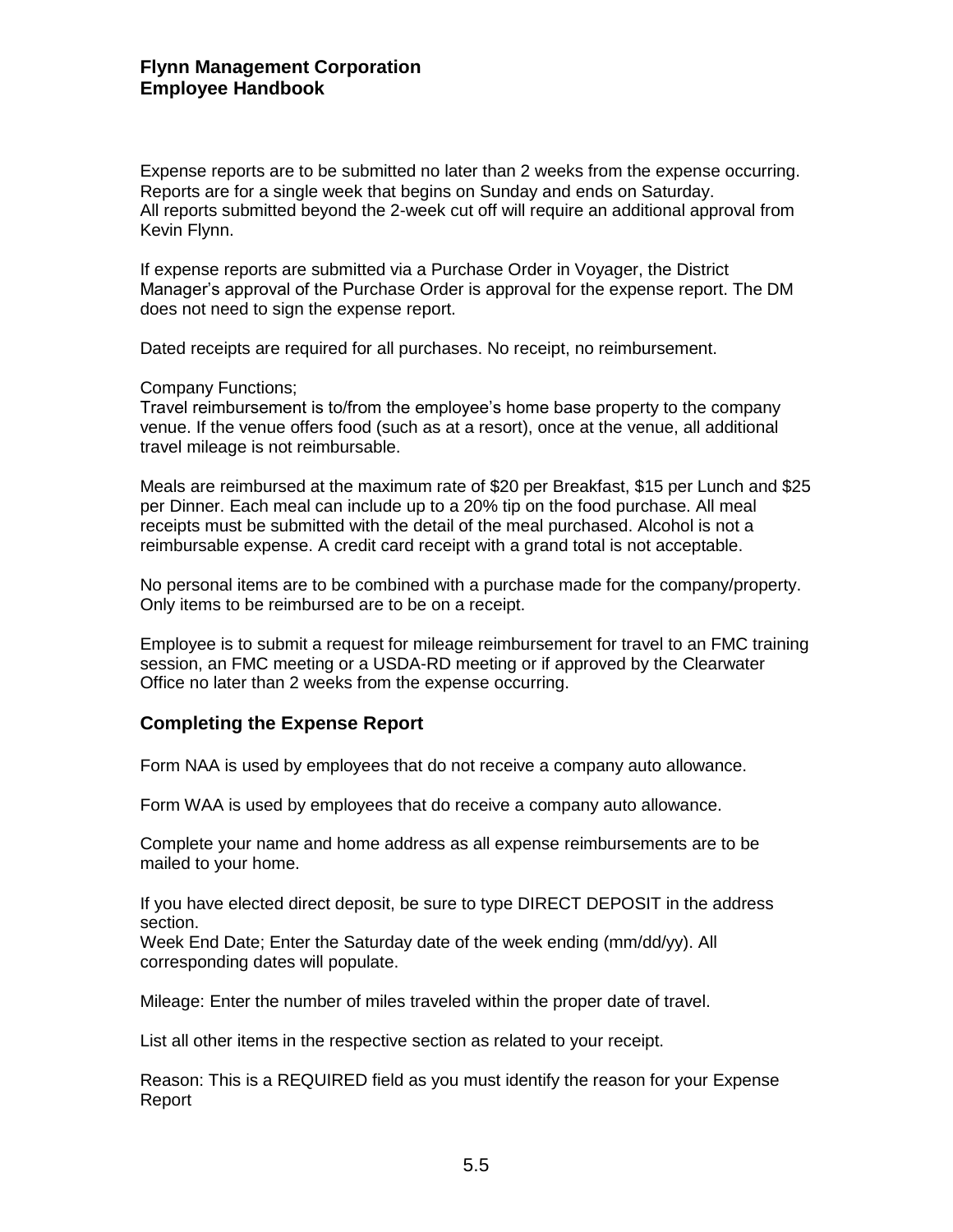Once the report has been completed, sign and date your report.

If your report is not to be processed via a Purchase Order in Voyager, submit your report and receipts via pdf to your Manager for approval and the Manager can email the signed report and receipts to accounting@flynnmanagement.com.

If you are a District Manager, submit your report and receipts via pdf to accounting@flynnmanagement.com and the accounting department will submit your reports for approval.

Employees should contact their supervisor for guidance and assistance on procedures related to travel arrangements, expense reports, reimbursement for specific expenses, or any other business travel issues.

Abuse of this business travel expenses policy, including falsifying expense reports to reflect costs not incurred by the employee, can be grounds for disciplinary action, up to and including termination of employment.

## **514 Visitors in the Workplace Effective Date: 10/25/2002**

To provide for the safety and security of employees and the facilities at FMC, only authorized visitors are allowed in the workplace. Restricting unauthorized visitors helps maintain safety standards, protects against theft, ensures security of equipment, protects confidential information, safeguards employee welfare, and avoids potential distractions and disturbances.

Because of safety and security reasons, family and friends of employees are discouraged from visiting the workplace and are prohibited from accompanying the employee while performing his or her assigned duties. In cases of emergency, employees will be called to meet any visitor outside their work area.

All visitors should enter FMC at the reception area. Authorized visitors will receive directions or be escorted to their destination. Employees are responsible for the conduct and safety of their visitors.

If an unauthorized individual is observed on FMC's premises, employees should immediately notify their supervisor or, if necessary, direct the individual to the reception area.

## **516 Computer and Email Usage Effective Date: 9/1/1998**

Computers, computer files, the e-mail system, and software furnished to employees are FMC property intended for business use. Employees should not use a password, access a file, or retrieve any stored communication without authorization. To ensure compliance with this policy, computer and e-mail usage may be monitored.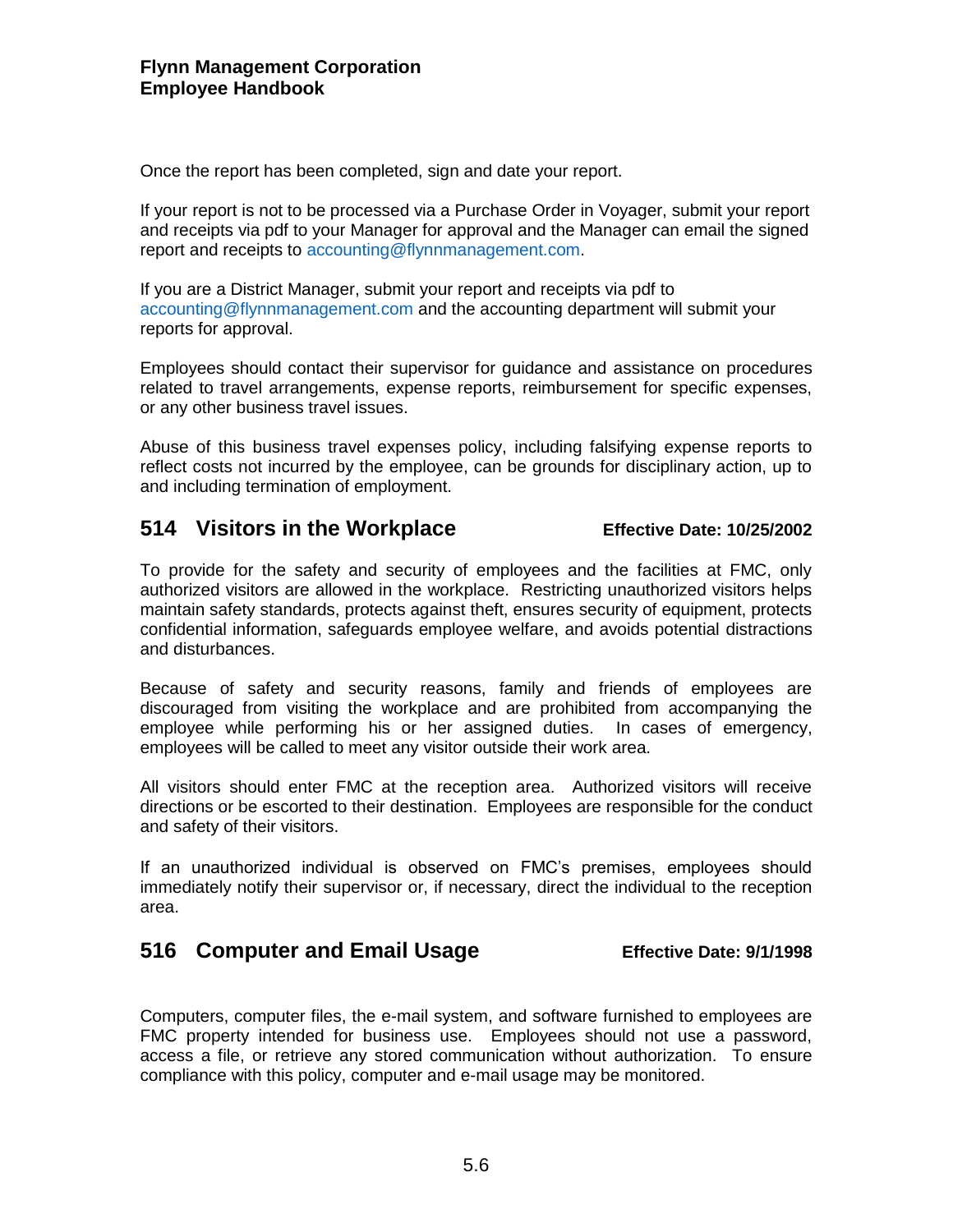FMC strives to maintain a workplace free of harassment and sensitive to the diversity of its employees. Therefore, FMC prohibits the use of computers and the e-mail system in ways that are disruptive, offensive to others, or harmful to morale.

For example, the display or transmission of sexually explicit images, messages, and cartoons is not allowed. Other such misuse includes, but is not limited to, ethnic slurs, racial comments, off-color jokes, or anything that may be construed as harassment or showing disrespect for others.

E-mail may not be used to solicit others for commercial ventures, religious or political causes, outside organizations, or other non-business matters.

Employees should notify their immediate supervisor, the Director of Property Management, the President or any member of management upon learning of violations of this policy. Employees who violate this policy will be subject to disciplinary action, up to and including termination of employment.

## **517 Internet Usage Effective Date: 9/1/1998**

Internet access to global electronic information resources on the World Wide Web is provided by FMC to assist employees in obtaining work-related data and technology. The following guidelines have been established to help ensure responsible and productive Internet usage. While Internet usage is intended for job-related activities, personal use may be permitted with prior authorization.

All Internet data that is composed, transmitted, or received via our computer communications systems is considered to be part of the official records of FMC and, as such, is subject to disclosure to law enforcement or other third parties. Consequently, employees should always ensure that the business information contained in Internet email messages and other transmissions is accurate, appropriate, ethical, and lawful.

The equipment, services, and technology provided to access the Internet remain at all times the property of FMC. As such, FMC reserves the right to monitor Internet traffic, and retrieve and read any data composed, sent, or received through our online connections and stored in our computer systems.

Data that is composed, transmitted, accessed, or received via the Internet must not contain content that could be considered discriminatory, offensive, obscene, threatening, harassing, intimidating, or disruptive to any employee or other person. Examples of unacceptable content may include, but are not limited to, sexual comments or images, racial slurs, gender-specific comments, or any other comments or images that could reasonably offend someone on the basis of race, age, sex, religious or political beliefs, national origin, disability, sexual orientation, or any other characteristic protected by law.

The unauthorized use, installation, copying, or distribution of copyrighted, trademarked, or patented material on the Internet is expressly prohibited. As a general rule, if an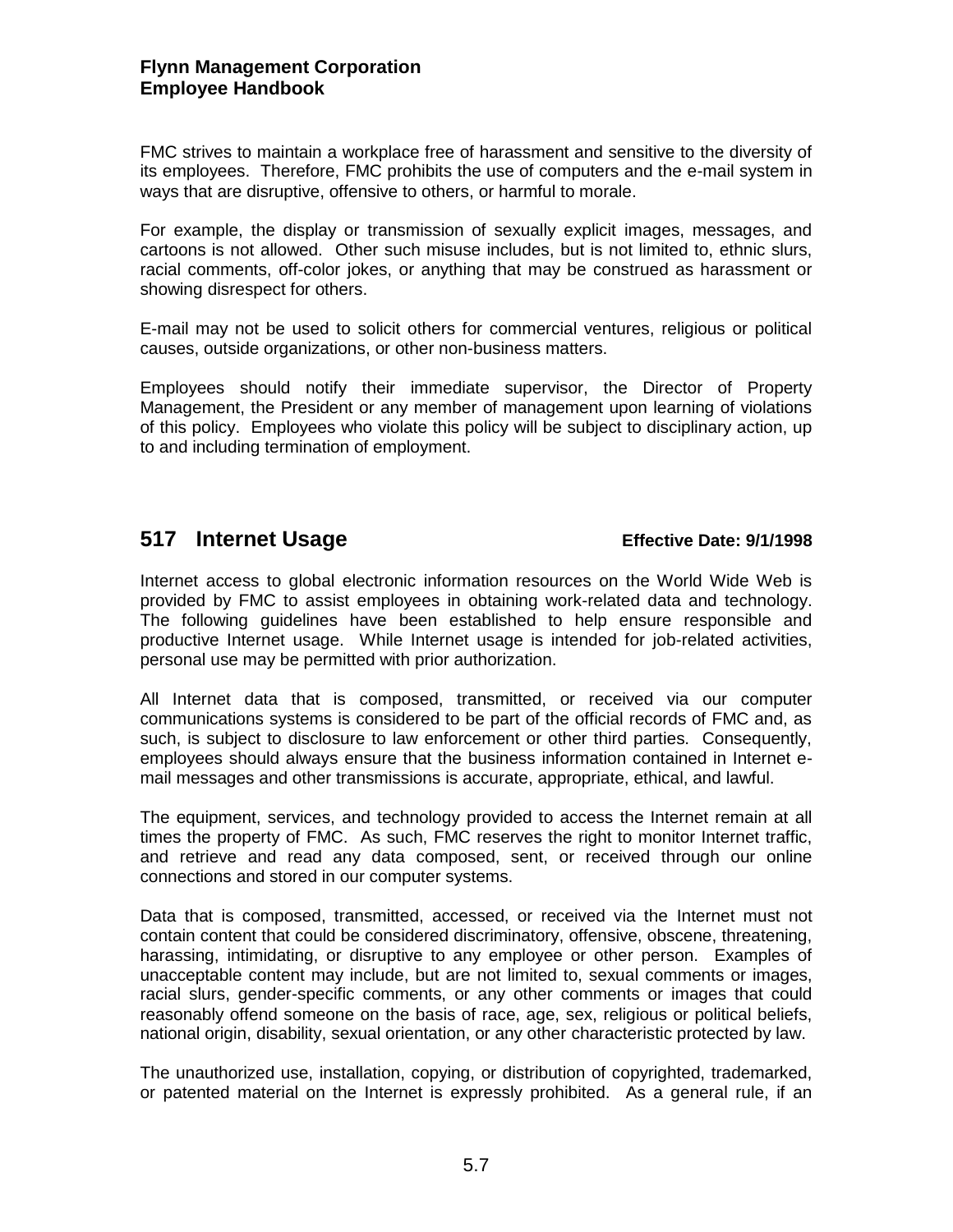employee did not create material, does not own the rights to it, or has not gotten authorization for its use, it should not be put on the Internet. Employees are also responsible for ensuring that the person sending any material over the Internet has the appropriate distribution rights.

Internet users should take the necessary anti-virus precautions before downloading or copying any file from the Internet. All downloaded files are to be checked for viruses; all compressed files are to be checked before and after decompression.

Abuse of the Internet access provided by FMC in violation of law or FMC policies will result in disciplinary action, up to and including termination of employment. Employees may also be held personally liable for any violations of this policy. The following behaviors are examples of previously stated or additional actions and activities that are prohibited and can result in disciplinary action:

- \* Sending or posting discriminatory, harassing, or threatening messages or images
- \* Using the organization's time and resources for personal gain
- \* Stealing, using, or disclosing someone else's code or password without authorization
- \* Copying, pirating, or downloading software and electronic files without permission
- \* Sending or posting confidential material, trade secrets, or proprietary information outside of the organization
- \* Violating copyright law
- \* Failing to observe licensing agreements
- \* Engaging in unauthorized transactions that may incur a cost to the organization or initiate unwanted Internet services and transmissions
- \* Sending or posting messages or material that could damage the organization's image or reputation
- \* Participating in the viewing or exchange of pornography or obscene materials
- \* Sending or posting messages that defame or slander other individuals
- \* Attempting to break into the computer system of another organization or person
- \* Refusing to cooperate with a security investigation
- \* Sending or posting chain letters, solicitations, or advertisements not related to business purposes or activities
- \* Using the Internet for political causes or activities, religious activities, or any sort of gambling
- \* Jeopardizing the security of the organization's electronic communications systems
- \* Sending or posting messages that disparage another organization's products or services
- \* Passing off personal views as representing those of the organization
- \* Sending anonymous e-mail messages
- \* Engaging in any other illegal activities

# **518 Workplace Monitoring Effective Date: 9/1/1998**

Workplace monitoring may be conducted by FMC to ensure quality control, employee safety, security, and customer satisfaction.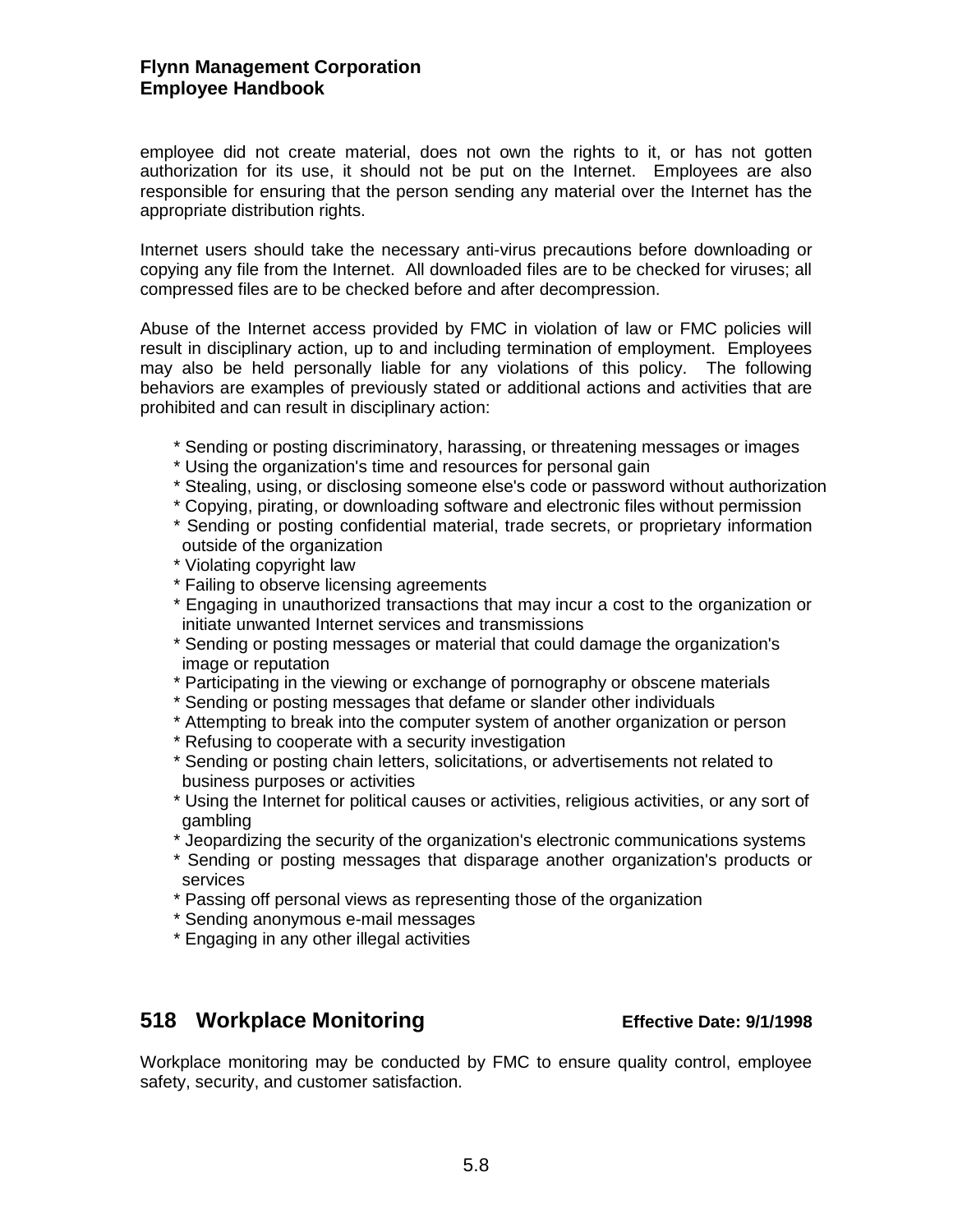Employees who regularly communicate with customers may have their telephone conversations monitored or recorded. Telephone monitoring is used to identify and correct performance problems through targeted training. Improved job performance enhances our customers' image of FMC as well as their satisfaction with our service.

Computers furnished to employees are the property of FMC. As such, computer usage and files may be monitored or accessed.

FMC may conduct video surveillance of non-private workplace areas. Video monitoring is used to identify safety concerns, maintain quality control, detect theft and misconduct, and discourage or prevent acts of harassment and workplace violence.

Because FMC is sensitive to the legitimate privacy rights of employees, every effort will be made to guarantee that workplace monitoring is done in an ethical and respectful manner.

## **520 Telecommuting Effective Date: 9/1/1998**

Telecommuting is the practice of working at home or at a site near the home instead of physically traveling to a central workplace. It is a work alternative that FMC may offer to some employees when it would benefit both the organization and the employee.

Employees who believe telecommuting can enhance their ability to get the job done should submit a written request to their managers proposing how it will benefit FMC and themselves. The request should explain how they will be accountable and responsible, what equipment is necessary, and how communication barriers will be overcome.

The decision to approve a telecommuting arrangement will be based on factors such as position and job duties, performance history, related work skills, and the impact on the organization.

The employee's compensation, benefits, work status, work responsibilities, and the amount of time the employee is expected to work per day or per pay period will not change due to participation in the telecommuting program (unless otherwise agreed upon in writing).

The employee's at-home work hours will conform to a schedule agreed upon by the employee and his or her supervisor. If such a schedule has not been agreed upon, the employee's work hours will be assumed to be the same as they were before the employee began telecommuting. Changes to this schedule must be reviewed and approved in advance by the employee's supervisor.

The employee should not undertake to provide primary care for anyone during at-home working hours. If anyone requiring primary care will be home during the employee's athome working hours, some other individual should be present to provide primary care. However, anyone is ill, the employee may, on a temporary basis, provide primary care for that individual subject to approval of the employee's supervisor.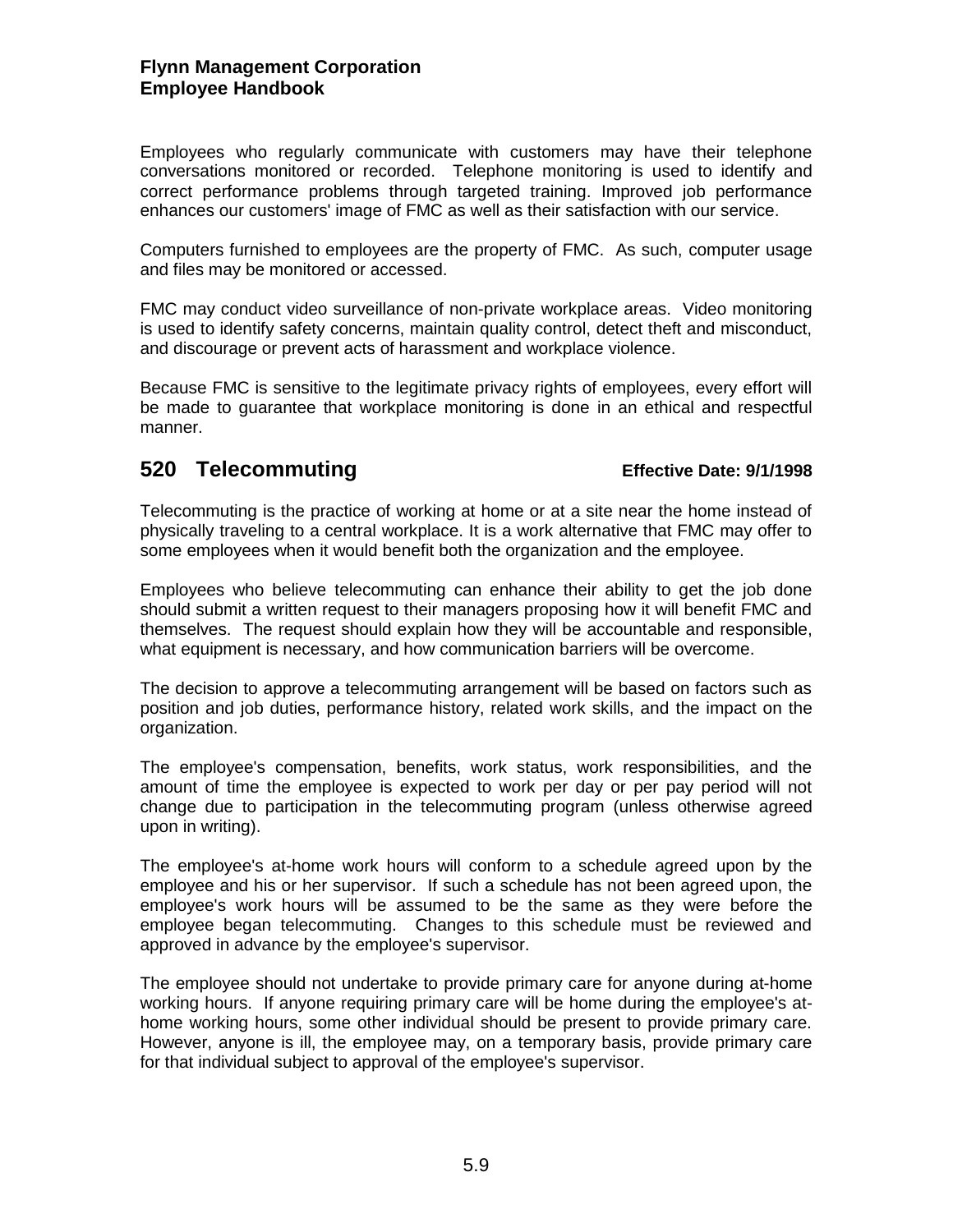Telecommuting is an alternative method of meeting the needs of the organization and is not a universal employee benefit. As such, FMC has the right to refuse to make telecommuting available to an employee and to terminate a telecommuting arrangement at any time.

# **522 Workplace Violence Prevention Effective Date: 9/1/1998**

FMC is committed to preventing workplace violence and to maintaining a safe work environment. Given the increasing violence in society in general, FMC has adopted the following guidelines to deal with intimidation, harassment, or other threats of (or actual) violence that may occur during business hours or on its premises.

All employees, including supervisors and temporary employees, should be treated with courtesy and respect at all times. Employees are expected to refrain from fighting, "horseplay," or other conduct that may be dangerous to others. Firearms, weapons, and other dangerous or hazardous devices or substances are prohibited from the premises of FMC without proper authorization.

Conduct that threatens, intimidates, or coerces another employee, a customer, or a member of the public at any time, including off-duty periods, will not be tolerated. This prohibition includes all acts of harassment, including harassment that is based on an individual's sex, race, age, or any characteristic protected by federal, state, or local law.

All threats of (or actual) violence, both direct and indirect, should be reported as soon as possible to your immediate supervisor or any other member of management. This includes threats by employees, as well as threats by customers, vendors, solicitors, or other members of the public. When reporting a threat of violence, you should be as specific and detailed as possible.

All suspicious individuals or activities should also be reported as soon as possible to a supervisor. Do not place yourself in peril. If you see or hear a commotion or disturbance near your workstation, do not try to intercede or see what is happening.

FMC will promptly and thoroughly investigate all reports of threats of (or actual) violence and of suspicious individuals or activities. The identity of the individual making a report will be protected as much as is practical. In order to maintain workplace safety and the integrity of its investigation, FMC may suspend employees, either with or without pay, pending investigation.

Anyone determined to be responsible for threats of (or actual) violence or other conduct that is in violation of these guidelines will be subject to prompt disciplinary action up to and including termination of employment.

FMC encourages employees to bring their disputes or differences with other employees to the attention of their supervisors or the DPM before the situation escalates into